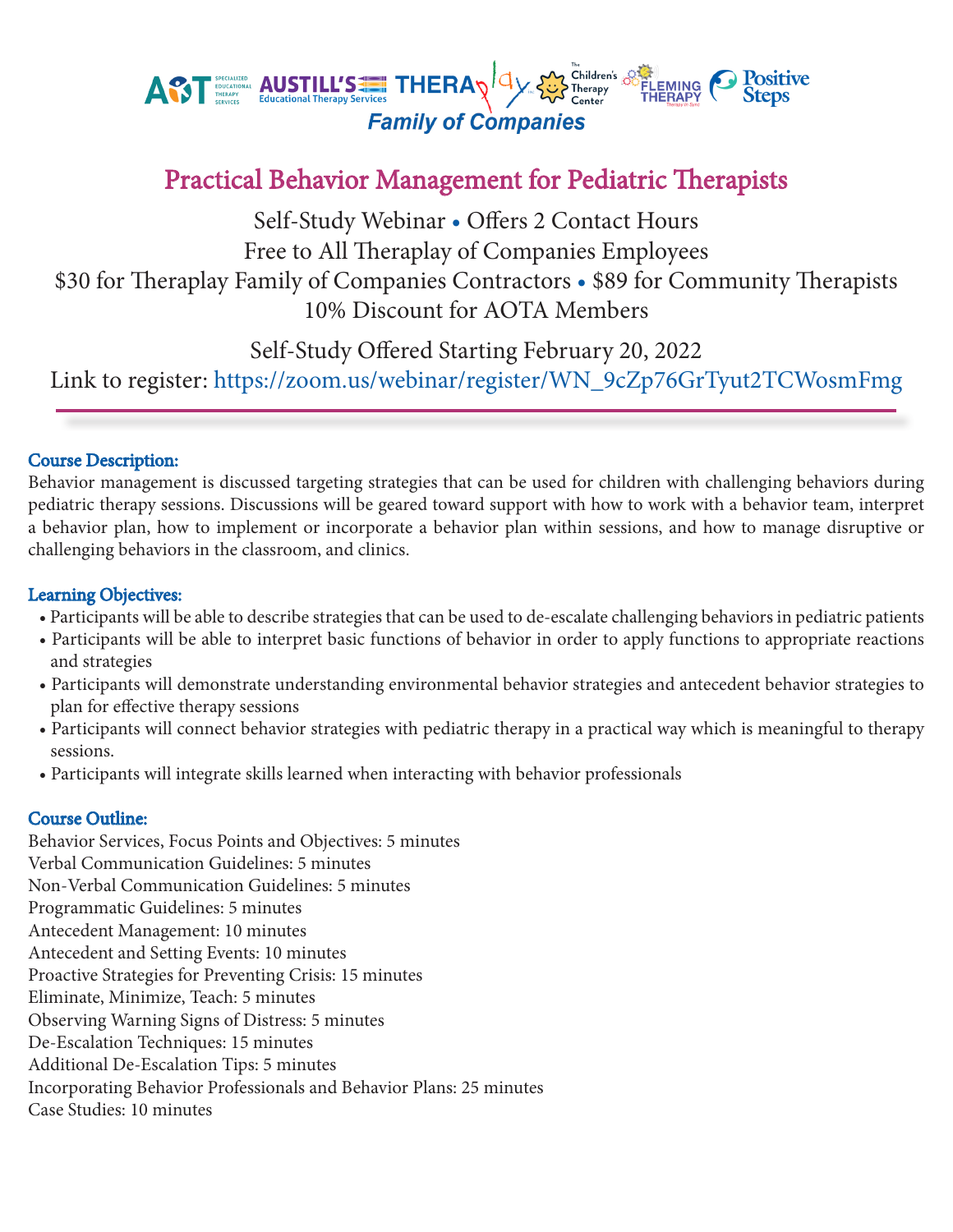#### Presenter:



Gabriella Ptasinski M.A., BCBA, LDS, LBA

Gabriella is the Behavior Services Program Coordinator for Theraplay Family of Companies. She is a Board-Certified Behavior Analyst. Gabriella has also earned her Pennsylvania Behavior Specialist license from the PA Board of Medicine. She earned her Bachelor's degree in Elementary and Special Education from Immaculata University and her Master's degree in Applied Behavior Analysis from Ball State University. During regular student observations, she quickly realized she had a passion for serving children who needed more support, and children with disabilities, particularly children on the autism spectrum. Gabriella has worked as a teacher for North Western Human Services (NHS) in Altoona and with Devereux Advanced Behavioral Health (CARES school), serving as a teacher for children with severe to profound autism prior to becoming a Board-Certified Behavior Analyst.

### Presenter Disclosure Statements:

### Relevant Financial Relationships:

Ms. Ptasinski receives a salary from Theraplay Family of Companies. She will reference her place of employment and actual case studies while adhering to HIPPA regulations in her presentation.

#### Relevant Non-Financial Relationships:

Ms. Ptasinski has no relevant non-financial relationships to disclose.

### Privacy Policy:

Any and all personal information regarding each attendee will not be disclosed. Summaries of continuing education information will be sent to the individual, upon their written request.

### ADA:

If you require ADA accommodations please contact Sandra L. Wilde-Sutton OTR/L, Senior Educational Coordinator, ssutton@theraplayinc.com, at least two weeks prior to the workshop date so arrangements can be made.

### Cancellation Policy/Refund Policy:

In the event that a course is canceled or rescheduled by the Theraplay Family of Companies, all registrants will be entitled to a full refund. If a participant cancels within 30 days of a course, the participant will be entitled to a refund, minus a \$25.00 registration fee. If the cancellation is made less than 30 days to the course date, the participant will be entitled to a credit to a future course for the full amount of the course.

## Complaint Policy:

If a participant is not satisfied with a course, the participant can issue a complaint to Sandra L. Wilde-Sutton OTR/L, Senior Educational Coordinator, ssutton@theraplayinc.com and consideration will be made regarding a refund or credit.